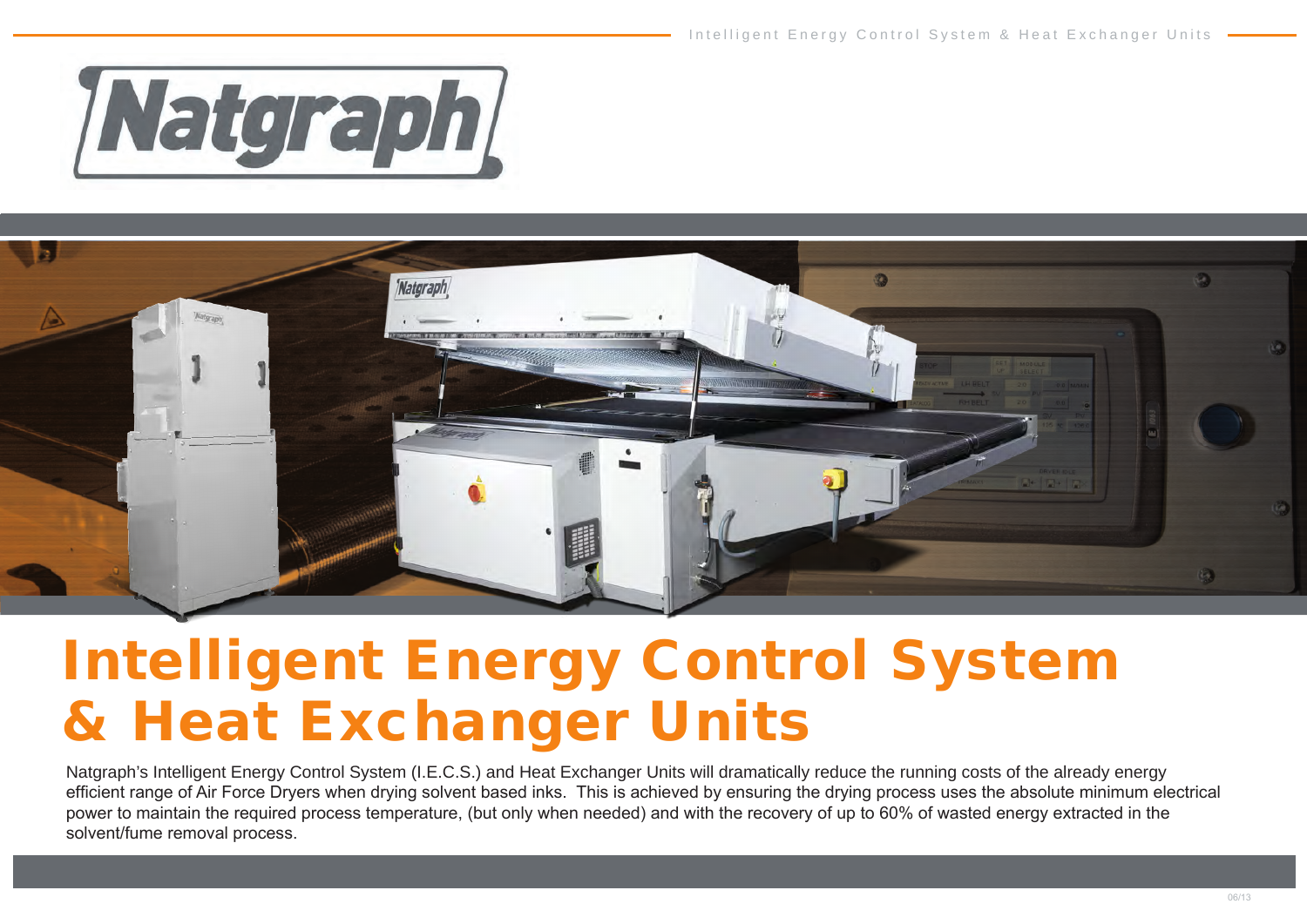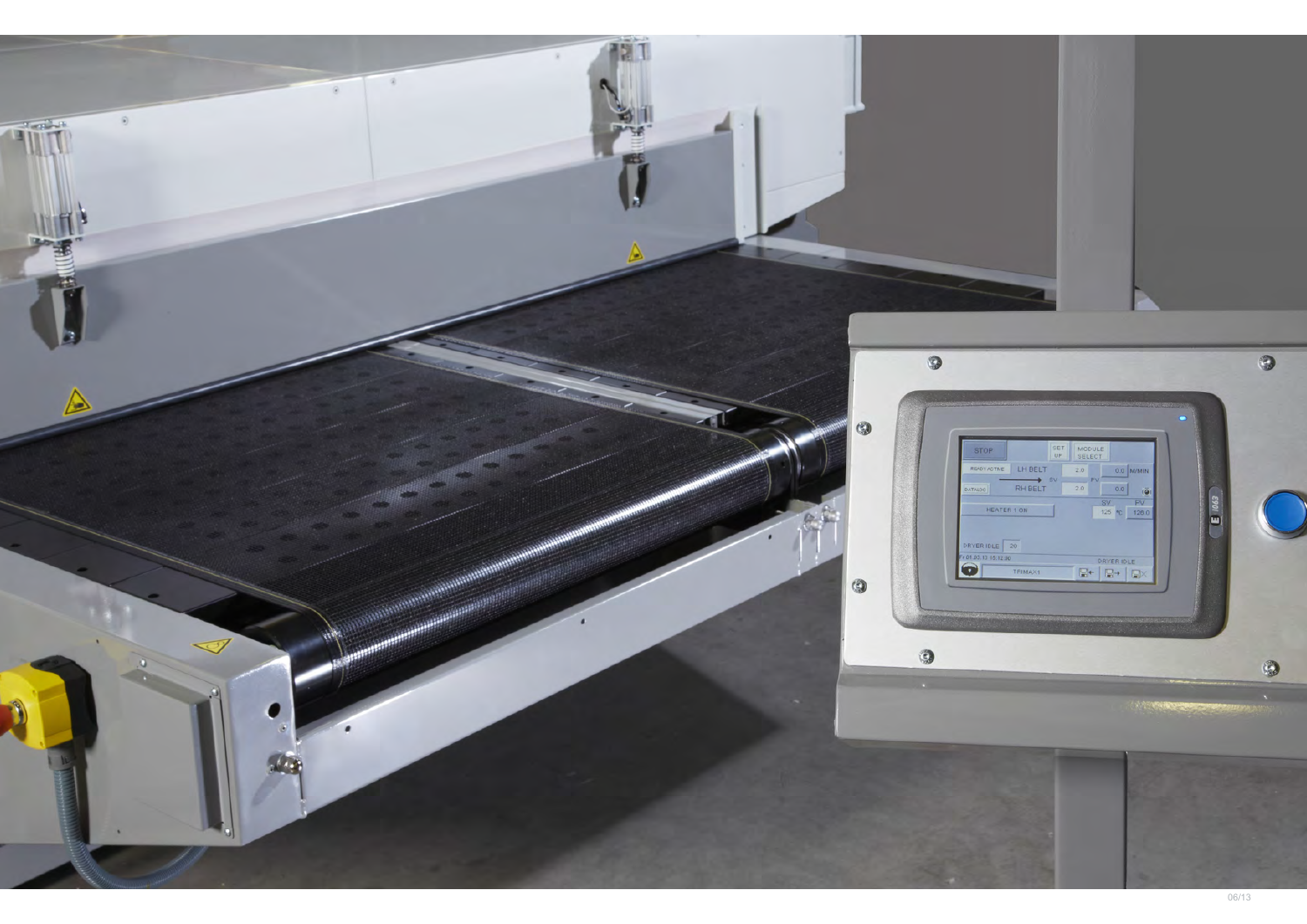## **Intelligent Energy Control System (I.E.C.S)**

The Natgraph Intelligent Energy Control System (I.E.C.S) is a new, unique and revolutionary control system that can be ordered as a power saving option on new Natgraph Air Force Dryers. This dramatically reduces the use of electrical power when drying by convection with heated air.

Tests conducted with a varied selection of Natgraphs customers, proved that in normal operation a conveyorised dryer will only be actually drying printed substrates for between 45 and 65% of its operational time. This information prompted Natgraph to develop a control system that will automatically switch the complete dryer into a stand-by state with minimal power usage, whilst maintaining a controlled internal environment ready to re-start production on-demand.

The I.E.C.S uses a substrate sensor, or signal from the print machine to automatically control the dryer's run-condition. When no substrate is detected for a pre-set period, (for example 90 seconds), the dryer is put into stand-by state, this activates the following power saving machine settings:

#### **Stand-by State Process:**

- **• Conveyor belt stops**
- **• Thermal shutters close**
- **• Motorised exhaust dampers close**
- **• Recirculation fan slows down to minimum speed**
- **• Infra-Red lamp power reduced to stand-by level**
- **• Air heating elements set to minimum**
- **• Cooler module switched off**

The dryer will be held in this stand-by state until the next substrate is detected or an advance signal is received from the print machine. The insulated construction of the dryer ensures that there is minimal thermal loss of energy, with the exhaust damper fully closed as well as the fan operation reduced to the minimum, the dryer will hold its process temperature for long periods.

The power consumed in stand-by mode of a typical industrial specification Natgraph Air Force Dryer is only 15 – 20% of normal production energy usage. So the energy savings achieved by the  $I \in \mathbb{C}$ . S is actually 40 - 45% of normal hourly power consumption, (dryer processing substrate for 50% of the working period) when compared to a standard Natgraph dryer and even more in the case of older Natgraph units or other makes of dryer.

The construction of the dryer ensures it can recover to its process settings swiftly, the control system automatically opens the thermal shutters and re-starts the belt to process the next printed substrates for drying once the next signal is received.

| The following table shows power saving figures achieved in field trials in different industries,<br>the return on investment period is approximately $1 - 2$ years: |                        |                       |                       |                    |                       |                           |
|---------------------------------------------------------------------------------------------------------------------------------------------------------------------|------------------------|-----------------------|-----------------------|--------------------|-----------------------|---------------------------|
|                                                                                                                                                                     | Industry               | Ave. hourly<br>kW use | $k$ W/h<br>$cost f^*$ | Annual<br>costs ** | Time in<br>production | I.E.C.S.<br>reduction *** |
|                                                                                                                                                                     | Credit & Security Card | 47.79                 | 0.0975                | £8.946             | 52%                   | £3435                     |

\* Typical UK Tariff \*\* Calculated with a 40 hour week and 48 week year = 1,920 hours per year. \*\*\*Calculated with a 15% power use when in stand-by state.

Textile Transfer 66.24 0.0975 £12,400 55% £4,464 Membrane Switch & Graphic Overlay 54.33 0.0975 £10,171 48% £4.231 Finishing (Latex scratch off) 46.74 0.0975 **£8,750 66%** £2,380 Electronics 67.29 0.0975 £12,597 51% £4,938

### **I.E.C.S. Features**

- Energy saving of 40 45% of 'normal' power consumption
- Fully automatic system, no operator input needed
- PLC screen indicates stand-by state/normal usage times
- System energized by substrate sensor or print machine signal
- Pneumatically operated, thermal shutters
- Motorized exhaust damper